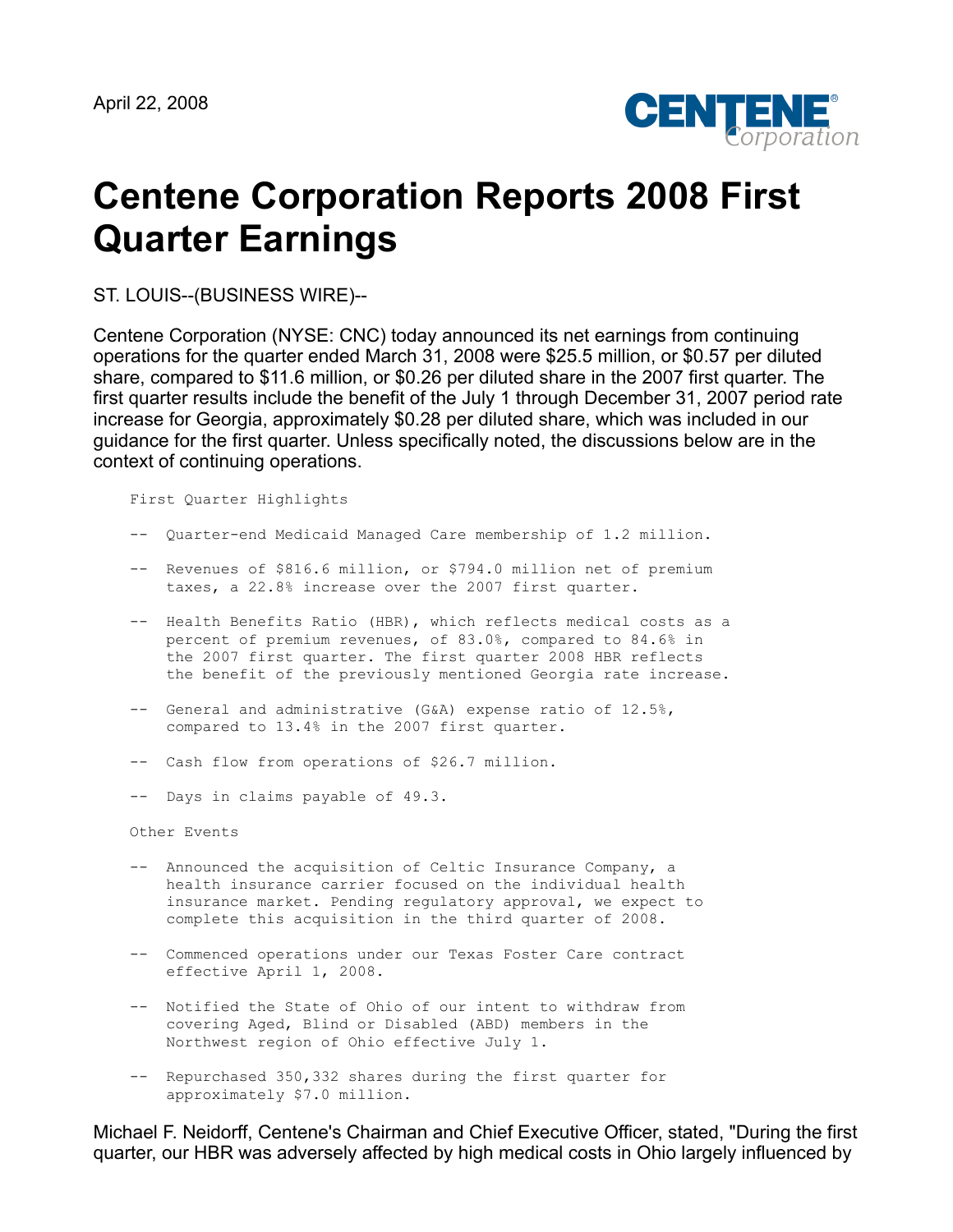the ABD population and by a heavy flu season. But aside from these items and an extended rollout of full-risk enrollment in South Carolina, in aggregate our other markets and products performed generally in-line with our expectations.

"We are taking actions to improve margins in our Ohio ABD population including exiting the Northwest region as of July 1, 2008, rationalizing our provider networks in the remaining regions, and continuing an ongoing dialogue with the State on rate adequacy and benefit design. We remain committed to serving the needs of our customers in all of our markets, but are also committed to doing so only in markets and with products that produce consistent and adequate returns for our investors," concluded Neidorff.

The following table depicts membership in Centene's managed care organizations, by state, at March 31, 2008 and 2007:

|                | 2008      | 2007      |
|----------------|-----------|-----------|
|                |           |           |
| Georgia        | 282,700   | 291,300   |
| Indiana        | 161,300   | 176,700   |
| New Jersey     | 56,500    | 59,100    |
| Ohio           | 131,100   | 118,300   |
| South Carolina | 29,300    |           |
| Texas          | 369,000   | 318,500   |
| Wisconsin      | 126,900   | 139,400   |
| Total          | 1,156,800 | 1,103,300 |
|                |           |           |

The following table depicts membership in Centene's managed care organizations, by member category, at March 31, 2008 and 2007:

|                                                                               | 2008                         | 2007                                |
|-------------------------------------------------------------------------------|------------------------------|-------------------------------------|
| Medicaid<br>SCHIP<br>SSI/Medicare                                             | 862,900<br>216,000<br>77,900 | 839,600<br>211,200<br>52,500        |
| Total                                                                         |                              | $1, 156, 800$ (a) $1, 103, 300$ (b) |
| (a) $1,126,200$ at-risk; $30,600$ ASO<br>(b) $1,099,200$ at-risk; $4,100$ ASO |                              |                                     |

Statement of Operations

- -- For the 2008 first quarter, revenues, net of premium taxes, increased 22.8% to \$794.0 million from \$646.4 million in the 2007 first quarter. The increase was mainly driven by membership growth in Texas and Ohio, which are the two markets that added SSI products in 2007, as well as the recognition of the Georgia premium rate increase retroactive to July 1, 2007 of \$20.8 million.
- -- The consolidated HBR, which reflects medical costs as a percent of premium revenues, was 83.0%, a decrease from 84.6% in the 2007 first quarter. The decrease resulted from the recognition of the Georgia premium rate increase, offset by increases from seasonal medical cost trends, in part related to the flu, and continued high medical costs in the Ohio ABD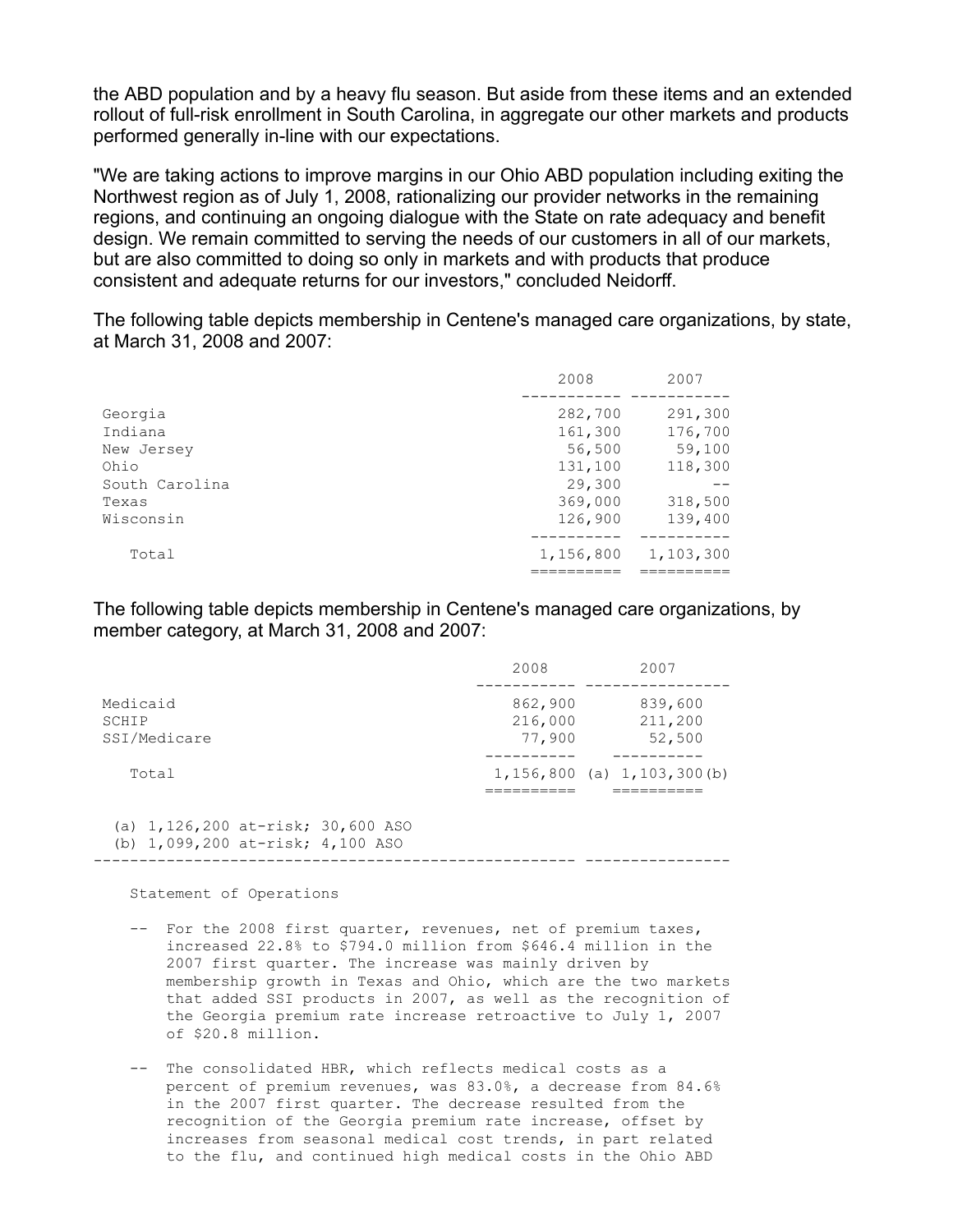markets.

- -- Consolidated G&A expense as a percent of premium and service revenues was 12.5% in the first quarter of 2008, a decrease from 13.4% in the first quarter of 2007.
- -- Earnings per diluted share from continuing operations were \$0.57, compared to \$0.26 in the 2007 first quarter.

Balance Sheet and Cash Flow

At March 31, 2008, the Company had cash and investments of \$676.9 million, including \$651.1 million held by its regulated entities and \$25.8 million held by its unregulated entities. Medical claims liabilities totaled \$347.5 million, representing 49.3 days in claims payable, an increase of 0.2 days from December 31, 2007. Total debt was \$216.2 million and debt to capitalization was 32.8%. Cash flow from operations was \$26.7 million.

# **Outlook**

The table below depicts the Company's guidance for the 2008 second quarter and full year.

|                                                         | 02 2008      |                                                                  | 2008 |
|---------------------------------------------------------|--------------|------------------------------------------------------------------|------|
|                                                         | Low High Low |                                                                  | Hiah |
| Revenue (in millions) (1)<br>Earnings per diluted share |              | $$822$$ \$ 832 \$3,300 \$3,375<br>$$0.38$ \$0.42 \$ 1.87 \$ 1.97 |      |
| (1) Revenue net of premium tax                          |              |                                                                  |      |
|                                                         |              |                                                                  |      |

Eric R. Slusser, Centene's Chief Financial Officer, stated, "We are lowering the range of our annual revenue and earnings guidance to reflect a reduction in investment income resulting from actions taken by the Federal Reserve during the first quarter of 2008 as well as the current and expected lower results in the Ohio ABD market. We expect an overall HBR range for the full year of 82.0% to 84.0%."

# Conference Call

As previously announced, the Company will host a conference call Tuesday, April 22, 2008, at 8:00 A.M. (Eastern Time) to review the financial results for the first quarter ended March 31, 2008, and to discuss its business outlook. Michael F. Neidorff and Eric R. Slusser will host the conference call. Investors are invited to participate in the conference call by dialing 800-273-1254 in the U.S. and Canada, 706-679-8592 from abroad, or via a live internet broadcast on the Company's website at [www.centene.com](http://www.centene.com/), under the Investor Relations section. A replay will be available for on-demand listening shortly after the completion of the call until 11:59 P.M. (Eastern Time) on May 6, 2008 at the aforementioned URL, or by dialing 800-642-1687 in the U.S. and Canada, or 706-645-9291 from abroad, and entering access code 41656800.

About Centene Corporation

Centene Corporation is a leading multi-line healthcare enterprise that provides programs and related services to individuals receiving benefits under Medicaid, including the State Children's Health Insurance Program (SCHIP), Supplemental Security Income (SSI) and Medicare (Special Needs Plans). The Company operates health plans in Georgia, Indiana,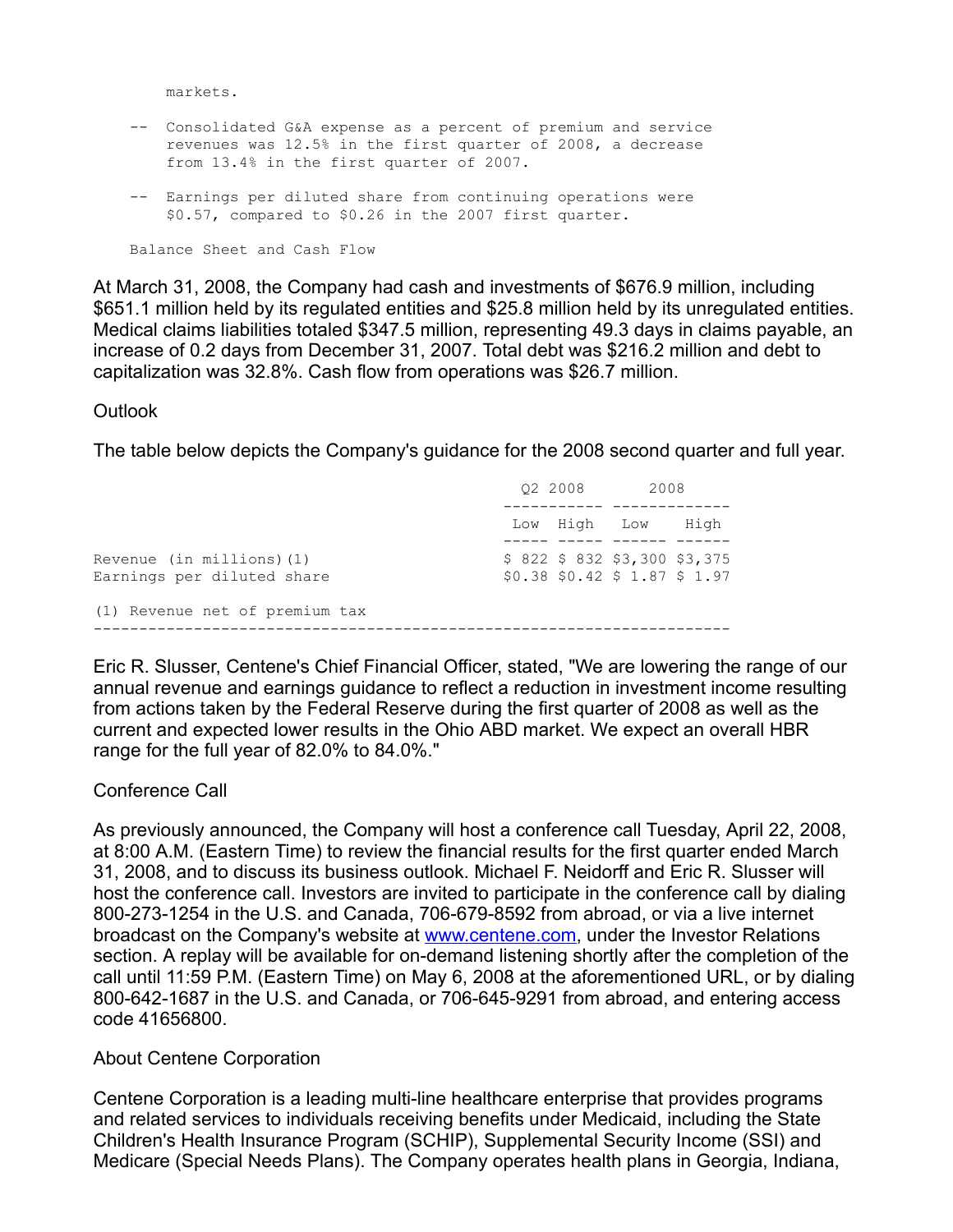New Jersey, Ohio, South Carolina, Texas and Wisconsin. In addition, the Company contracts with other healthcare and commercial organizations to provide specialty services including behavioral health, life and health management, long-term care, managed vision, nurse triage, pharmacy benefits management and treatment compliance. Information regarding Centene is available via the Internet at [www.centene.com](http://www.centene.com/).

The information provided in this press release contains forward-looking statements that relate to future events and future financial performance of Centene. Subsequent events and developments may cause the Company's estimates to change. The Company disclaims any obligation to update this forward-looking financial information in the future. Readers are cautioned that matters subject to forward-looking statements involve known and unknown risks and uncertainties, including economic, regulatory, competitive and other factors that may cause Centene's or its industry's actual results, levels of activity, performance or achievements to be materially different from any future results, levels of activity, performance or achievements expressed or implied by these forward-looking statements. Actual results may differ from projections or estimates due to a variety of important factors, including Centene's ability to accurately predict and effectively manage health benefits and other operating expenses, competition, changes in healthcare practices, changes in federal or state laws or regulations, inflation, provider contract changes, new technologies, reduction in provider payments by governmental payors, major epidemics, disasters and numerous other factors affecting the delivery and cost of healthcare. The expiration, cancellation or suspension of Centene's Medicaid Managed Care contracts by state governments would also negatively affect Centene.

#### Tables Follow

#### CENTENE CORPORATION AND SUBSIDIARIES

#### CONSOLIDATED BALANCE SHEETS (In thousands, except share data)

|                                                                                  | March 31, December 31,<br>2008 |        |  | 2007              |
|----------------------------------------------------------------------------------|--------------------------------|--------|--|-------------------|
|                                                                                  | (Unaudited)                    |        |  |                   |
| ASSETS                                                                           |                                |        |  |                   |
| Current assets:                                                                  |                                |        |  |                   |
| Cash and cash equivalents                                                        | $\mathsf{S}$                   |        |  | 263,780 \$268,584 |
| Premium and related receivables                                                  |                                |        |  | 81,468 90,072     |
| Short-term investments, at fair value<br>(amortized cost \$60,927 and \$46,392,  |                                |        |  |                   |
| respectively)                                                                    |                                |        |  | 60,989 46,269     |
| Other current assets                                                             |                                |        |  | 37, 373 41, 414   |
|                                                                                  |                                |        |  |                   |
| Total current assets                                                             |                                |        |  | 443,610 446,339   |
| Long-term investments, at fair value<br>(amortized cost \$319,881 and \$314,681, |                                |        |  |                   |
| respectively)                                                                    |                                |        |  | 324, 173 317, 041 |
| Restricted deposits, at fair value<br>(amortized cost $$27,411$ and $$27,056$ ,  |                                |        |  |                   |
| respectively)                                                                    |                                |        |  | 27,972 27,301     |
| Property, software and equipment, net                                            |                                |        |  | 151, 265 138, 139 |
| Goodwill                                                                         |                                |        |  | 141,023 141,030   |
| Other intangible assets, net                                                     |                                |        |  | 12,608 13,205     |
| Other assets                                                                     |                                | 38,624 |  | 36,067            |
|                                                                                  |                                |        |  |                   |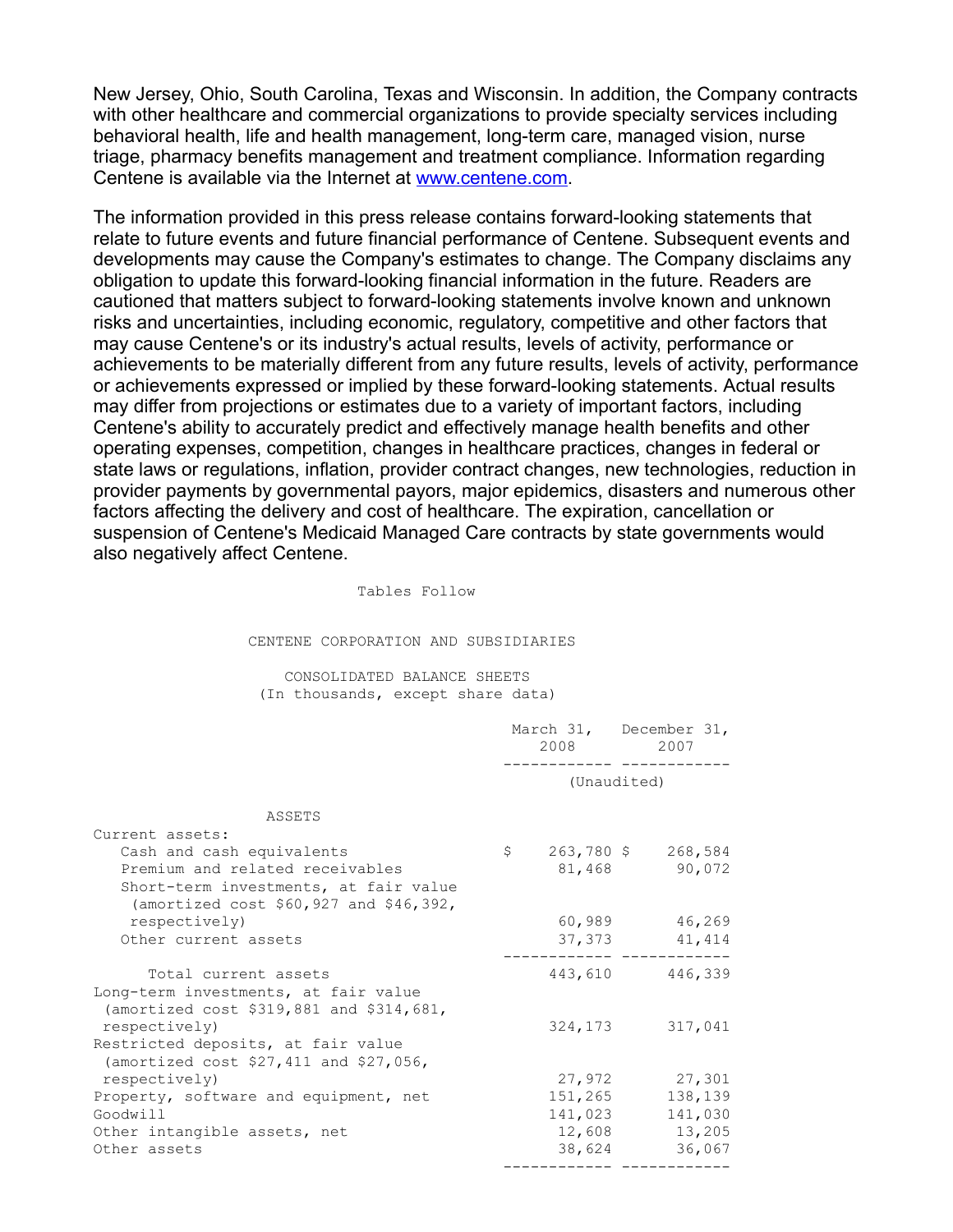| Total assets                                                                 | \$                 |                            | $1,139,275$ \$ 1, 119, 122   |
|------------------------------------------------------------------------------|--------------------|----------------------------|------------------------------|
|                                                                              |                    | ========================== |                              |
| LIABILITIES AND STOCKHOLDERS' EQUITY<br>Current liabilities:                 |                    |                            |                              |
| Medical claims liabilities                                                   |                    |                            | $$347,504$ \$ 335,856        |
| Accounts payable and accrued expenses                                        |                    | 115,857                    | 105,096                      |
| Unearned revenue                                                             |                    |                            | 2,231 44,016                 |
| Current portion of long-term debt<br>Current liabilities of discontinued     |                    | 416                        | 971                          |
| operations                                                                   |                    | 754                        | 861                          |
| Total current liabilities                                                    |                    |                            | 466,762 486,800              |
| Long-term debt                                                               |                    |                            | 215,818 206,406              |
| Other liabilities                                                            |                    |                            | 13,460 10,869                |
| Total liabilities                                                            |                    |                            | 696,040 704,075              |
| Stockholders' equity:                                                        |                    |                            |                              |
| Common stock, \$.001 par value; authorized<br>100,000,000 shares; issued and |                    |                            |                              |
| outstanding 43, 424, 326 and 43, 667, 837<br>shares, respectively            |                    | 44                         | 44                           |
| Additional paid-in capital                                                   |                    | 222,719                    | 221,693                      |
| Accumulated other comprehensive income:                                      |                    |                            |                              |
| Unrealized gain on investments, net of<br>tax                                |                    | 3,110                      | 1,571                        |
| Retained earnings                                                            |                    |                            | 217,362 191,739              |
| Total stockholders' equity                                                   |                    |                            | 443, 235 415, 047            |
| Total liabilities and stockholders'                                          |                    |                            |                              |
| equity                                                                       | $\hat{\mathsf{S}}$ |                            | $1, 139, 275$ \$ 1, 119, 122 |
|                                                                              |                    |                            |                              |

#### CENTENE CORPORATION AND SUBSIDIARIES

## CONSOLIDATED STATEMENTS OF OPERATIONS (In thousands, except share data)

|                                                                                         | Three Months Ended<br>March 31, |                             |  |                                                      |
|-----------------------------------------------------------------------------------------|---------------------------------|-----------------------------|--|------------------------------------------------------|
|                                                                                         | 2008<br>2007                    |                             |  |                                                      |
|                                                                                         | (Unaudited)                     |                             |  |                                                      |
| Revenues:<br>Premium<br>Premium tax<br>Service                                          | \$                              |                             |  | 773,478 \$ 624,826<br>22,631 17,816<br>20,530 21,592 |
| Total revenues                                                                          |                                 |                             |  | 816,639 664,234                                      |
| Expenses:                                                                               |                                 |                             |  |                                                      |
| Medical costs<br>Cost of services<br>General and administrative expenses<br>Premium tax |                                 | 641,619<br>99,283<br>22,631 |  | 528,520<br>16,176 15,630<br>86,467<br>17,816         |
| Total operating expenses                                                                |                                 | 779,709                     |  | 648,433                                              |
| Earnings from operations                                                                |                                 | 36,930                      |  | 15,801                                               |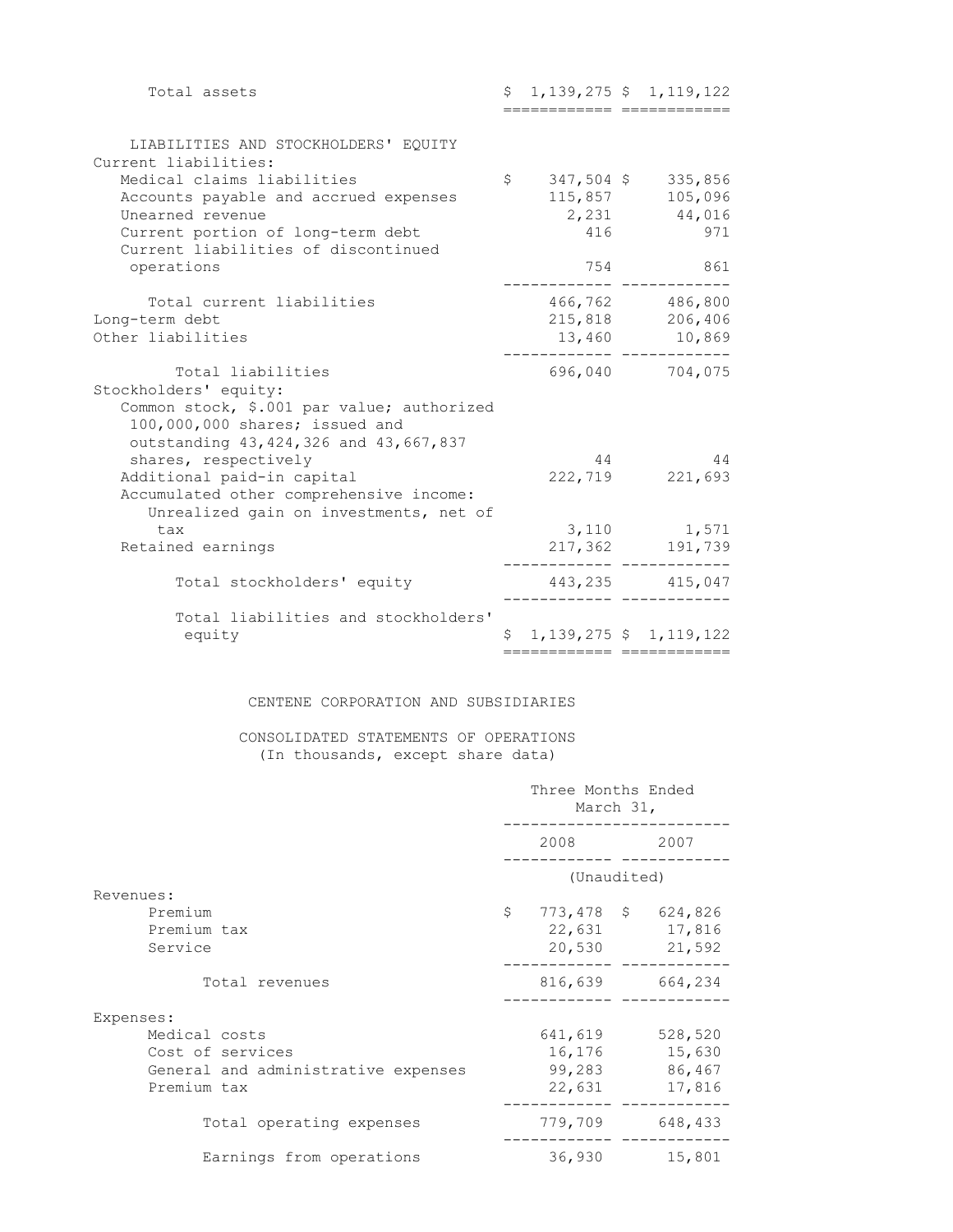| Other income (expense):                          |                                                                                                                                                                                                                                                                                                                                                                                                                                                                     |                                      |
|--------------------------------------------------|---------------------------------------------------------------------------------------------------------------------------------------------------------------------------------------------------------------------------------------------------------------------------------------------------------------------------------------------------------------------------------------------------------------------------------------------------------------------|--------------------------------------|
| Investment and other income<br>Interest expense  |                                                                                                                                                                                                                                                                                                                                                                                                                                                                     | 7,769 6,017<br>$(3, 994)$ $(3, 132)$ |
|                                                  | ------- ----------                                                                                                                                                                                                                                                                                                                                                                                                                                                  |                                      |
| Earnings before income taxes                     |                                                                                                                                                                                                                                                                                                                                                                                                                                                                     | 40,705 18,686                        |
| Income tax expense                               |                                                                                                                                                                                                                                                                                                                                                                                                                                                                     | 15,168 7,089                         |
| Net earnings from continuing                     |                                                                                                                                                                                                                                                                                                                                                                                                                                                                     |                                      |
| operations                                       | 25,537                                                                                                                                                                                                                                                                                                                                                                                                                                                              | 11,597                               |
| Discontinued operations, net of                  |                                                                                                                                                                                                                                                                                                                                                                                                                                                                     |                                      |
| income tax expense (benefit) of                  |                                                                                                                                                                                                                                                                                                                                                                                                                                                                     |                                      |
| $$52$ and $$(26, 780)$                           |                                                                                                                                                                                                                                                                                                                                                                                                                                                                     | 86 26,614                            |
| Net earnings                                     | $$25,623$ \$ 38,211                                                                                                                                                                                                                                                                                                                                                                                                                                                 |                                      |
|                                                  |                                                                                                                                                                                                                                                                                                                                                                                                                                                                     |                                      |
|                                                  |                                                                                                                                                                                                                                                                                                                                                                                                                                                                     |                                      |
| Net earnings per share:                          |                                                                                                                                                                                                                                                                                                                                                                                                                                                                     |                                      |
| Basic:                                           | $$0.59$ \$ 0.27                                                                                                                                                                                                                                                                                                                                                                                                                                                     |                                      |
| Continuing operations<br>Discontinued operations |                                                                                                                                                                                                                                                                                                                                                                                                                                                                     | 0.61                                 |
|                                                  |                                                                                                                                                                                                                                                                                                                                                                                                                                                                     |                                      |
| Basic earnings per common share                  | $$0.59$ \$ 0.88                                                                                                                                                                                                                                                                                                                                                                                                                                                     |                                      |
|                                                  |                                                                                                                                                                                                                                                                                                                                                                                                                                                                     | ==========================           |
| Diluted:                                         | $$0.57$ \$ 0.26                                                                                                                                                                                                                                                                                                                                                                                                                                                     |                                      |
| Continuing operations<br>Discontinued operations | $\frac{1}{2} \frac{1}{2} \left( \frac{1}{2} \right) \left( \frac{1}{2} \right) \left( \frac{1}{2} \right) \left( \frac{1}{2} \right) \left( \frac{1}{2} \right) \left( \frac{1}{2} \right) \left( \frac{1}{2} \right) \left( \frac{1}{2} \right) \left( \frac{1}{2} \right) \left( \frac{1}{2} \right) \left( \frac{1}{2} \right) \left( \frac{1}{2} \right) \left( \frac{1}{2} \right) \left( \frac{1}{2} \right) \left( \frac{1}{2} \right) \left( \frac{1}{2} \$ | 0.59                                 |
|                                                  |                                                                                                                                                                                                                                                                                                                                                                                                                                                                     |                                      |
| Diluted earnings per common share                | $$0.57$ \$ 0.85                                                                                                                                                                                                                                                                                                                                                                                                                                                     |                                      |
|                                                  |                                                                                                                                                                                                                                                                                                                                                                                                                                                                     | ==========================           |
| Weighted average number of shares                |                                                                                                                                                                                                                                                                                                                                                                                                                                                                     |                                      |
| outstanding:                                     |                                                                                                                                                                                                                                                                                                                                                                                                                                                                     |                                      |
| Basic                                            | 43, 538, 207 43, 433, 319                                                                                                                                                                                                                                                                                                                                                                                                                                           |                                      |
| Diluted                                          | 44,742,893 44,923,340                                                                                                                                                                                                                                                                                                                                                                                                                                               |                                      |
|                                                  |                                                                                                                                                                                                                                                                                                                                                                                                                                                                     |                                      |
| CENTENE CORPORATION AND SUBSIDIARIES             |                                                                                                                                                                                                                                                                                                                                                                                                                                                                     |                                      |
|                                                  |                                                                                                                                                                                                                                                                                                                                                                                                                                                                     |                                      |

 CONSOLIDATED STATEMENTS OF CASH FLOWS (In thousands)

|                                                                                                                                                      | Three Months Ended<br>March 31, |                         |  |                                                                          |
|------------------------------------------------------------------------------------------------------------------------------------------------------|---------------------------------|-------------------------|--|--------------------------------------------------------------------------|
|                                                                                                                                                      | 2008 2007                       |                         |  |                                                                          |
|                                                                                                                                                      |                                 | (Unaudited)             |  |                                                                          |
| Cash flows from operating activities:<br>Net earnings<br>Adjustments to reconcile net earnings to<br>net cash provided by operating<br>activities -- | \$                              |                         |  | 25,623 \$ 38,211                                                         |
| Depreciation and amortization<br>Stock compensation expense<br>Deferred income taxes<br>Gain on sale of FirstGuard Missouri                          |                                 | 7,798<br>4,013<br>9,472 |  | 6,274<br>3,871<br>(1, 398)<br>(4, 218)                                   |
| Changes in assets and liabilities --<br>Premium and related receivables<br>Other current assets<br>Other assets<br>Medical claims liabilities        |                                 | 8,612                   |  | 13,588<br>$(2, 634)$ $(26, 336)$<br>$(1, 031)$ (636)<br>$11,608$ (4,340) |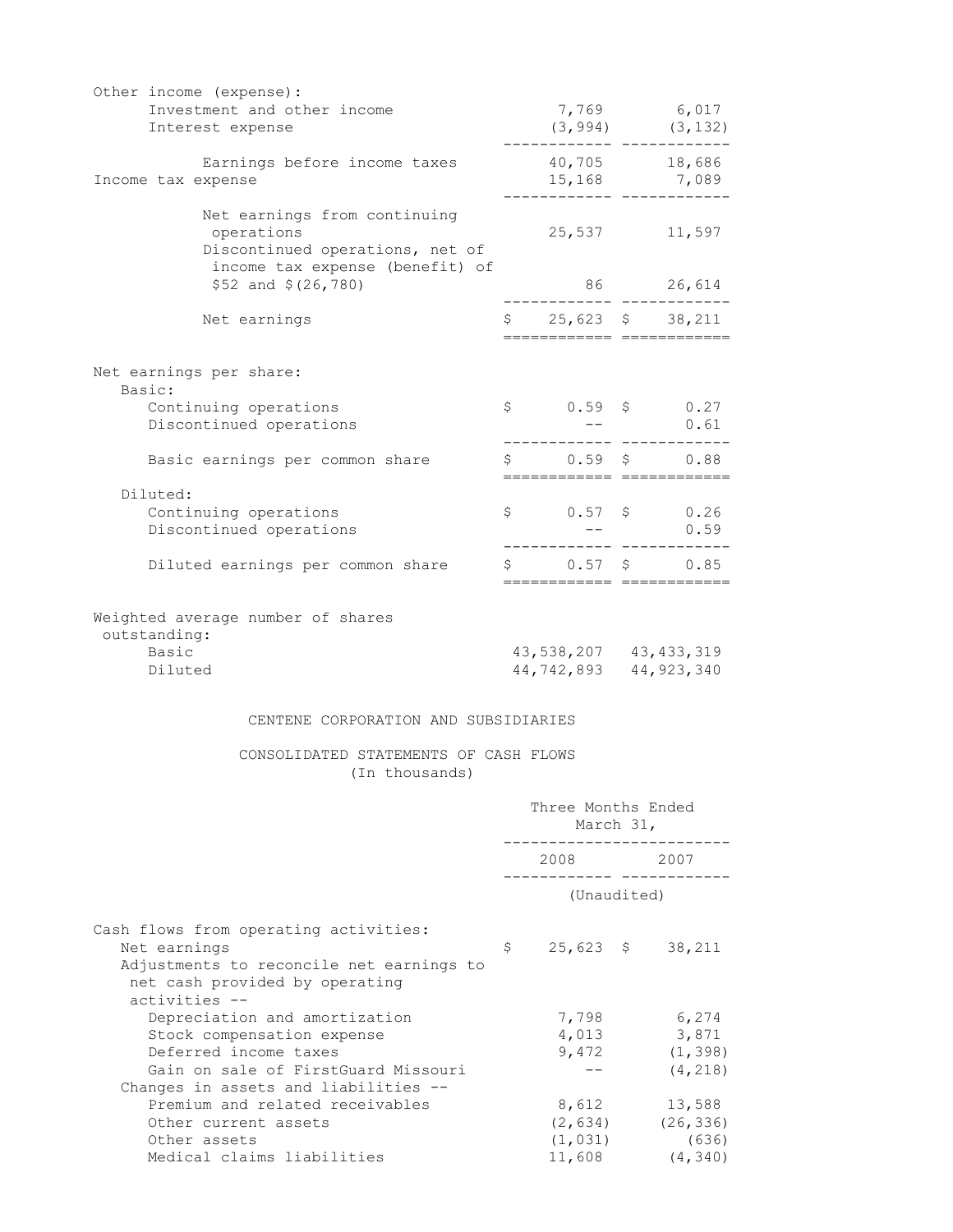| Unearned revenue                         | (41, 788)             |              | 4,796                    |
|------------------------------------------|-----------------------|--------------|--------------------------|
| Accounts payable and accrued expenses    | 4,489                 |              | 1,309                    |
| Other operating activities               | 554                   |              | 4,859                    |
| Net cash provided by operating           |                       |              |                          |
| activities                               |                       |              | 26,716 35,980            |
| Cash flows from investing activities:    |                       |              |                          |
| Purchases of property, software and      |                       |              |                          |
| equipment                                | (19, 879)             |              | (14, 794)                |
| Purchases of investments                 |                       |              | $(86, 025)$ $(135, 866)$ |
| Sales and maturities of investments      |                       |              | 70,888 122,835           |
| Proceeds from asset sales                |                       |              | 10,848                   |
| Investments in acquisitions and equity   |                       |              |                          |
| method investee, net of cash acquired    | (2, 194)              |              | (400)                    |
| Net cash used in investing               |                       |              |                          |
| activities                               |                       |              | $(37, 210)$ $(17, 377)$  |
| Cash flows from financing activities:    |                       |              |                          |
| Proceeds from exercise of stock options  | 1,148                 |              | 868                      |
| Proceeds from borrowings                 |                       |              | 26,005 191,000           |
| Payment of long-term debt                |                       |              | $(17, 148)$ $(165, 248)$ |
| Excess tax benefits from stock           |                       |              |                          |
| compensation                             | 2,638                 |              | 417                      |
| Common stock repurchases                 |                       |              | $(6, 953)$ (644)         |
| Debt issue costs                         |                       |              | (4, 138)                 |
| Net cash provided by financing           |                       |              |                          |
| activities                               |                       |              | 5,690 22,255             |
| Net (decrease) increase in cash          |                       |              |                          |
| and cash equivalents                     |                       |              | $(4, 804)$ $40, 858$     |
|                                          |                       |              |                          |
| Cash and cash equivalents, beginning of  |                       |              |                          |
| period                                   |                       |              | 268,584 271,047          |
| Cash and cash equivalents, end of period | $$263,780$ $$311,905$ |              |                          |
|                                          |                       |              |                          |
| Interest paid                            | \$<br>463             | $\mathsf{S}$ | 2,999                    |
| Income taxes paid                        | \$<br>792             | \$           | 5,801                    |

### CENTENE CORPORATION

#### CONTINUING OPERATIONS SUPPLEMENTAL FINANCIAL DATA

|                | Q1<br>2008 | 04<br>2007 | O3<br>2007 | 02<br>2007 |
|----------------|------------|------------|------------|------------|
| MEMBERSHIP     |            |            |            |            |
| Managed Care:  |            |            |            |            |
| Georgia        | 282,700    | 287,900    | 286,200    | 281,400    |
| Indiana        | 161,300    | 154,600    | 156,300    | 161,700    |
| New Jersey     | 56,500     | 57,300     | 58,300     | 59,100     |
| Ohio           | 131,100    | 128,700    | 127,500    | 128,200    |
| South Carolina | 29,300     | 31,800     | 29,300     | 31,100     |
| Texas          | 369,000    | 354,400    | 347,000    | 333,900    |
| Wisconsin      | 126,900    | 131,900    | 132,700    | 136,100    |
| TOTAL          | 1,156,800  | 1,146,600  | 1,137,300  | 1,131,500  |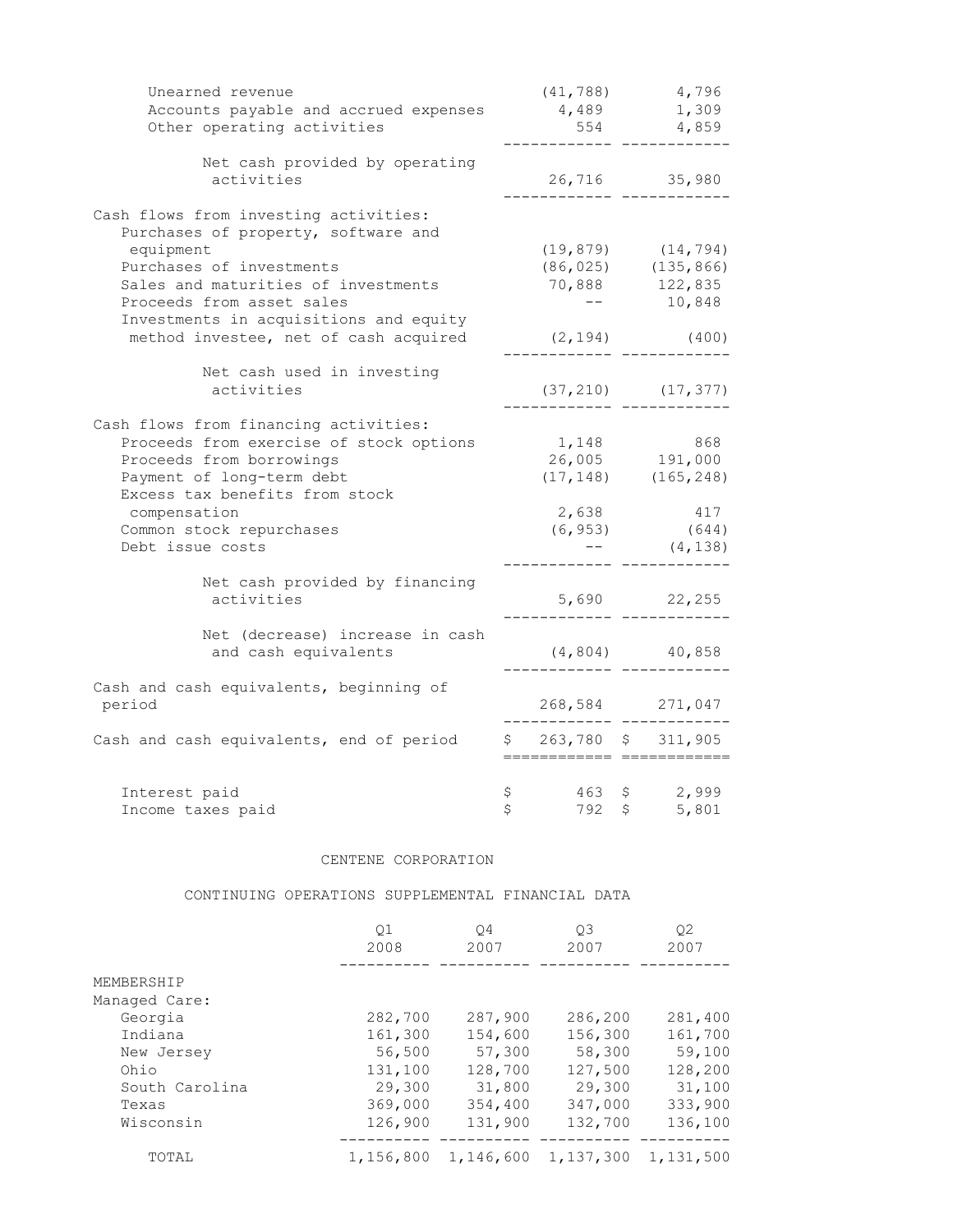| Medicaid<br>SCHIP                                 | 862,900<br>216,000 | 848,100<br>224,400 | 841,600<br>223,500                              | 846,900<br>216,500 |
|---------------------------------------------------|--------------------|--------------------|-------------------------------------------------|--------------------|
| SSI & Medicare                                    | 77,900             | 74,100             | 72,200                                          | 68,100             |
| TOTAL                                             |                    |                    | 1, 156, 800 1, 146, 600 1, 137, 300 1, 131, 500 |                    |
|                                                   |                    |                    |                                                 |                    |
| Specialty Services(a):                            |                    |                    |                                                 |                    |
| Arizona                                           | 97,900             | 99,900             | 99,000                                          | 95,200             |
| Kansas                                            | 39,400             | 39,000             | 35,600                                          | 37,500             |
| TOTAL                                             | 137,300            | 138,900            | 134,600                                         | 132,700            |
|                                                   |                    |                    |                                                 |                    |
| Includes behavioral health contracts only.<br>(a) |                    |                    |                                                 |                    |
| REVENUE PER MEMBER (b)                            |                    |                    | $$215.35 \t$210.34 \t$201.05 \t$$               | 193.09             |
| CLAIMS (b)                                        |                    |                    |                                                 |                    |

| Period-end inventory | 393,700 | 312,700 | 265,400 | 281,000 |
|----------------------|---------|---------|---------|---------|
| Average inventory    | 281,600 | 288,700 | 319,900 | 248,200 |
| Period-end inventory |         |         |         |         |
| per member           | 0.34    | 0.28    | 0.24    | 0.26    |
|                      |         |         |         |         |

(b) Revenue per member and claims information are presented for the Medicaid Managed Care segment.

|  | 01 04 03 02<br>2008 2007 2007 2007 |  |
|--|------------------------------------|--|
|  |                                    |  |

========== ========== ========== ==========

DAYS IN CLAIMS PAYABLE(c) 49.3 49.1 49.1 46.2 (c) Days in Claims Payable is a calculation of Medical Claims Liabilities at the end of the period divided by average claims expense per calendar day for such period.

CASH AND INVESTMENTS (in millions)

| TOTAL.      |      | $$676.9$ $$659.2$ $$639.5$ $$593.7$ |      |      |
|-------------|------|-------------------------------------|------|------|
|             |      |                                     |      |      |
| Unregulated | 25.8 | 33.0                                | 45.9 | 65 B |
| Regulated   |      | $$651.1$ $$626.2$ $$593.6$ $$527.9$ |      |      |

DEBT TO CAPITALIZATION(d) 32.8% 33.3% 33.1% 34.0% (d) Debt to Capitalization is calculated as follows: total debt divided by (total debt + equity).

OPERATING RATIOS:

|                        | Three Months Ended<br>March 31, |       |  |
|------------------------|---------------------------------|-------|--|
|                        | 2008                            | 2007  |  |
| Health Benefits Ratios |                                 |       |  |
| Medicaid and SCHIP     | 79.5%                           | 84.5% |  |
| SSI and Medicare       | 97.5                            | 88.5  |  |
| Specialty Services     | 84.1                            | 79.7  |  |